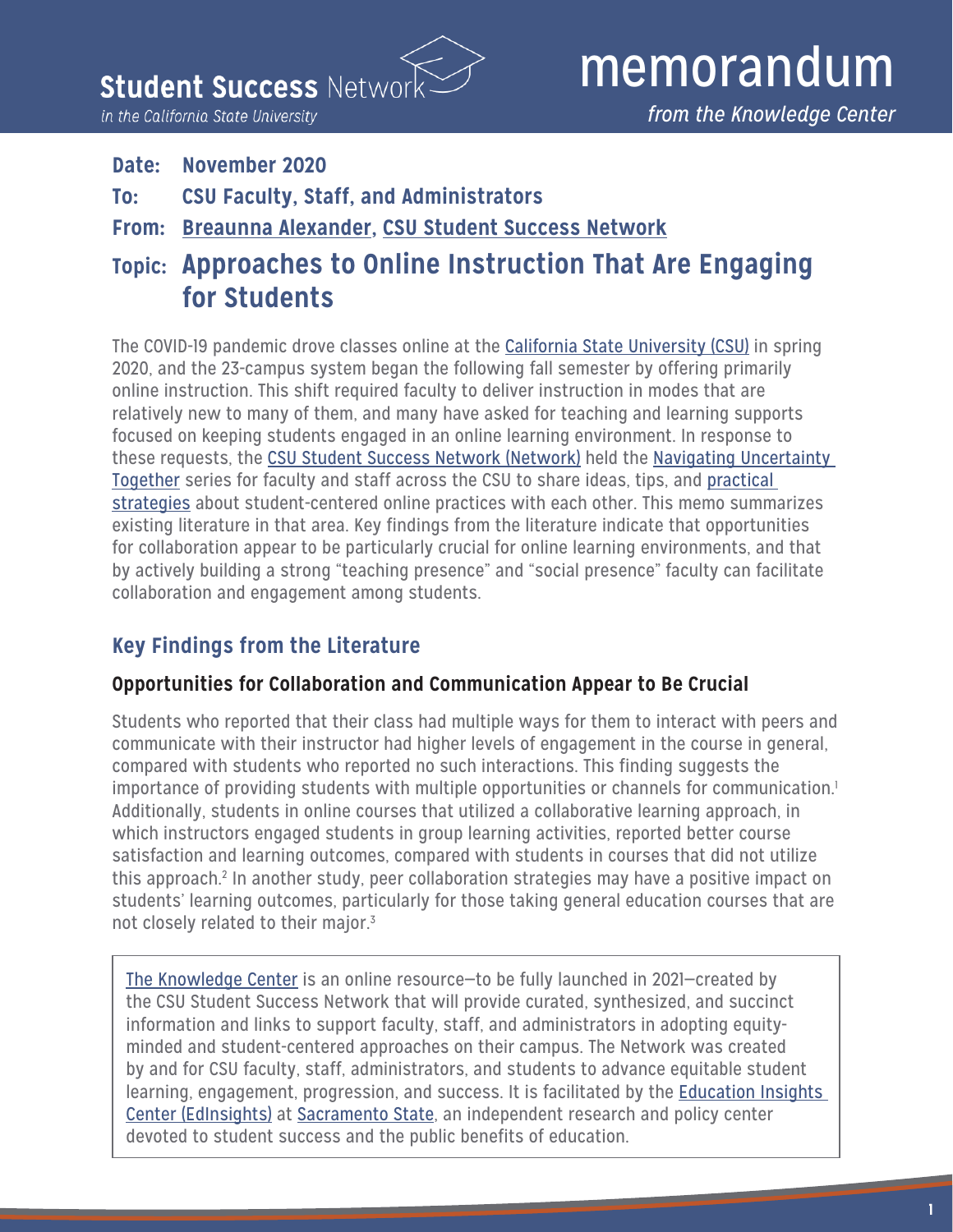### **Strategies to Build "Teaching Presence" Online Can Facilitate Collaborative Learning**

In a related finding, several studies examined the importance of instructors developing and cultivating a "teaching presence" in online classes, defined as the ability of the instructor to facilitate a sense of connection with and among their students.<sup>4</sup> Students were more likely to report that they felt part of a learning community when they also reported that their instructor had a strong teaching presence.<sup>5</sup> Examples of ways that instructors can foster a strong teaching presence include:

- Reaching out to students often using communication that is concise and mindful of how students may perceive and receive it by:
	- sending welcome emails; and
	- conducting regular, weekly contact via email and social media.4
- Providing opportunities for peer interaction by:
	- ◦limiting time lecturing;
	- allowing for peer-to-peer discussions;
	- hosting large group discussions;
	- creating space for small group discussions; and
	- utilizing discussion boards to:
		- **maintain clear, consistent expectations about student responsibility (e.g.,** recurring deadlines with clear requirements); and
		- **•** foster autonomy by allowing students to self-regulate and moderate the discussion, which often ends up creating space for more substantive engagement.
- Using video and chat features to provide multiple levels and modes of engagement, for example, by:
	- ◦mixing spurts of discussion, collaboration, video and audio clips, and hands-on exercises.
- Ensuring interactions with students by:6
	- scheduling time to be with students online (e.g., online office hours); and
	- scheduling 1:1 check-ins with students (e.g., phone calls, video conferencing, emails).
- Collecting and examining data about who is participating in the various course activities, and proactively reaching out to those who are not as engaged to better understand their circumstances and provide additional support.

#### **Building a "Social Presence" Is Also Important Online**

Students' sense of connectedness and perception of learning was also related to their instructor's social presence, defined as the ability of the instructor to be authentic in their interactions with students beyond academics or subject matter.4 Students were more likely to report a stronger sense of connectedness within a learning community when they also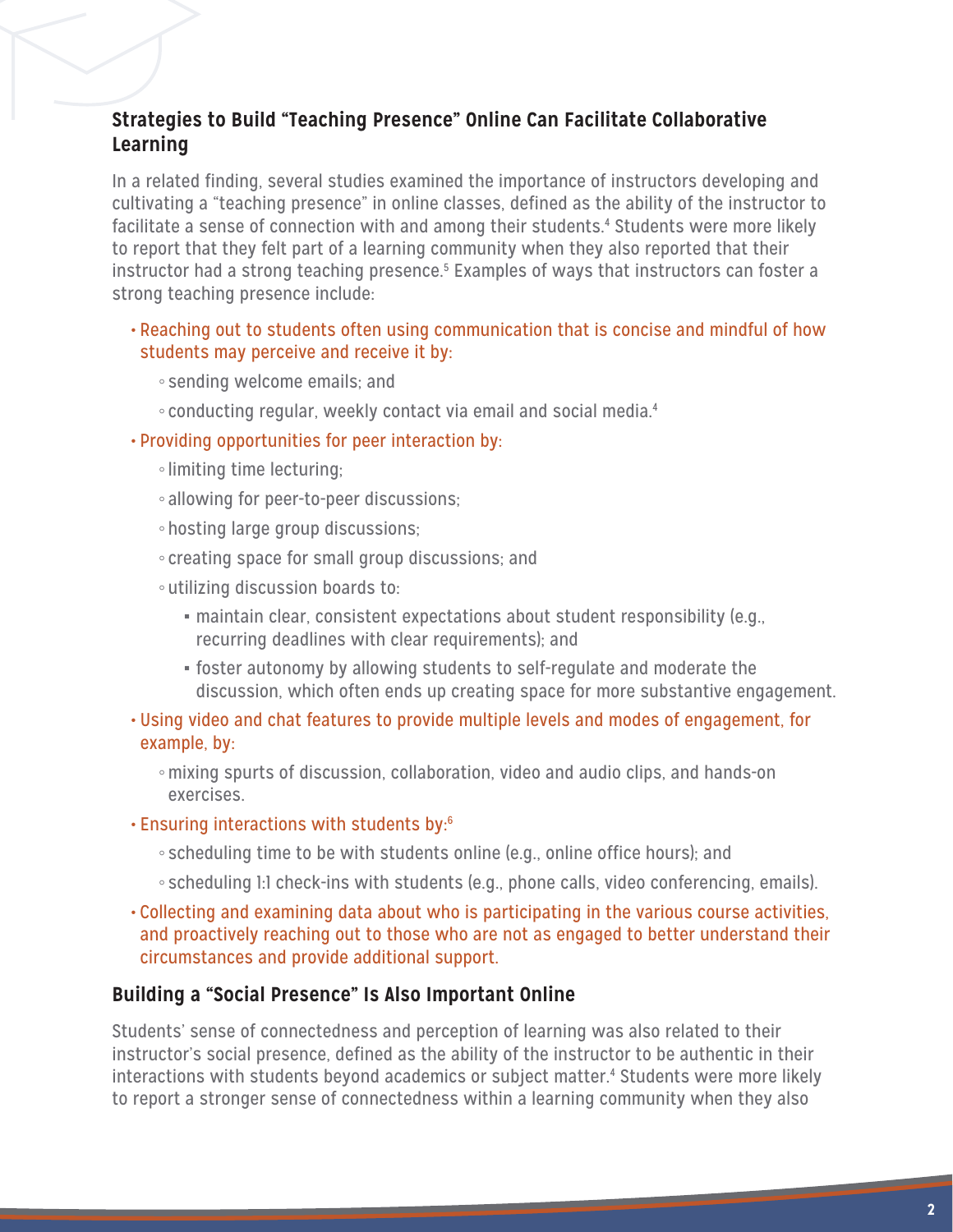reported that their instructor exhibited a strong and active social presence. Examples of ways that instructors can foster a strong social presence include:

- Allowing for both personal and professional updates during class time from instructors and students;
- Demonstrating one's vulnerability, for example, by:
	- sharing personal and professional struggles and challenges;
	- soliciting feedback from students about the class and their ideas for improvement.
- Building in opportunities for flexibility and compassion, for example, by:
	- having a permissive late-work policy;
	- handing out "oops tokens" for students to turn in work late or redo an assignment with no questions asked.
- Encouraging students to learn about each other and the instructor, for example, by:
	- providing class time for students to write about their experiences and share these with peers;
	- sharing one's own professional biography with students; and
	- holding "happy hour" with students to foster informal, casual conversations.

### **Implications**

Supporting student engagement appears to be crucial for all courses, but the strategies needed to develop *online* courses that are engaging can differ from those required for inperson courses. For example, online classes will likely need to provide more opportunities for collaboration between peers as well as more frequent, regular, and detailed communication among peers and with instructors. In addition, instructors will want to collect and examine data about who is participating in the various course activities, and proactively reach out to those who are not as engaged. There are some professional learning opportunities that can help faculty develop and learn these strategies such as working with colleagues to discuss challenges and tailor engagement techniques for students. Additionally, ensuring that faculty are aware of and supported in learning about and implementing these engagement strategies in their classes is critical.

## **Reflection Questions**

For those interested in developing strategies to encourage student engagement in online courses, we offer the following questions for reflection:

- Do I share personal or life updates with my students as a means to connect with them? What is my comfortability with employing this as an engagement strategy? How do I move forward with implementing this strategy in a way that is comfortable for me?
- Where in my courses do opportunities for collaboration and communication exist? Among whom? Which students are participating in these opportunities, and how do I gather that information? Do I provide a range of engagement opportunities that allow for students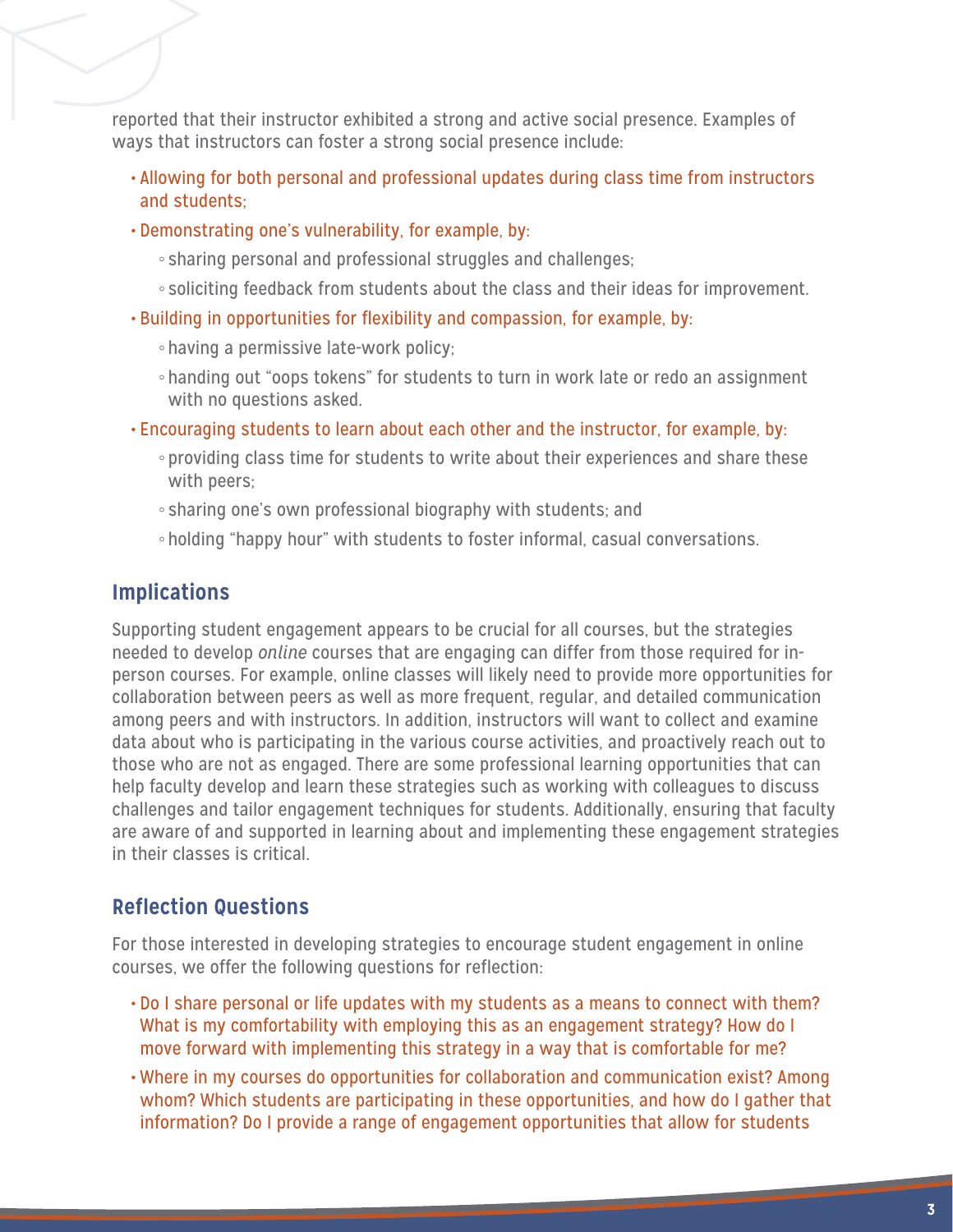to leverage their strengths in different ways? How could I support students who are not yet engaging in the class through the mechanisms I have developed? What other forms of collaboration and communication can I include?

- Are some of my courses' strategies for collaboration and communication more effective in engaging some students rather than others? Are there disparate impacts by race or ethnicity? How would I know if this is the case? What strategies can I develop to provide more equitable opportunities for engagement among students?
- At my university, where can I find support in 1) understanding how effective my current online engagement strategies are for which students, 2) identifying additional strategies that would be useful for my students, and 3) implementing those strategies, and learning from my students to understand impacts?

# **Resource List**

We include the following resources that highlight some of the strategies, related to student engagement in online courses, which we referenced throughout this memo:

- Strategies to utilize online discussion as a tool for student engagement: ["Moving Classes](https://www.insidehighered.com/advice/2020/04/01/how-cultivate-student-collaboration-and-engagement-online-learning-opinion)  [Online is Hard. Online Discussion Can Help"](https://www.insidehighered.com/advice/2020/04/01/how-cultivate-student-collaboration-and-engagement-online-learning-opinion)
- Guidelines for ["Effective Teaching Online"](https://www.insidehighered.com/digital-learning/article/2017/07/12/7-guidelines-effective-teaching-online)
- Strategies on how to connect with students in an online learning environment: "[Make](https://www.onlinecollege.org/2013/07/22/make-a-personal-connection-in-your-online-classroom/)  [a Personal Connection in Your Online Classroom,"](https://www.onlinecollege.org/2013/07/22/make-a-personal-connection-in-your-online-classroom/) and "5 Ways to Connect with Online [Students"](https://www.chronicle.com/article/5-ways-to-connect-with-online-students?cid=gen_sign_in)

# **Limitations**

This memo provides an overview, but not a comprehensive review of all existing research on the topic, nor does this memo provide extensive information about methodologies of the literature included. We searched for literature from within the CSU and from California more generally, but where these sources were not available, we included other pertinent studies. For example, a [guide](https://rpgroup.org/Portals/0/Documents/Projects/CCC_Guided_Pathways/UsingSSRDSuccessFactorsToEnsureLearning_June2020.pdf?ver=2020-07-28-090752-647 ) by the [Research and Planning Group](https://rpgroup.org/) for the California Community Colleges is referenced in this memo, and it was based on practices in its system. We included some research findings that are from massive open online courses that were provided outside of a public university. Also, most of the studies included students in masters or doctorate courses rather than undergraduates. Due to these and other limitations, the Network does not endorse the strategies presented in this memo as "best practices," and the strategies presented may need to be tailored to specific contexts within CSU campuses.

Both quantitative and qualitative research studies conducted with instructors and/or students are included; however, the findings were not disaggregated by race or ethnicity. This limits our ability to examine the equity implications of these strategies for fostering an engaging online learning environment and raises this as a critical area of focus for future research.